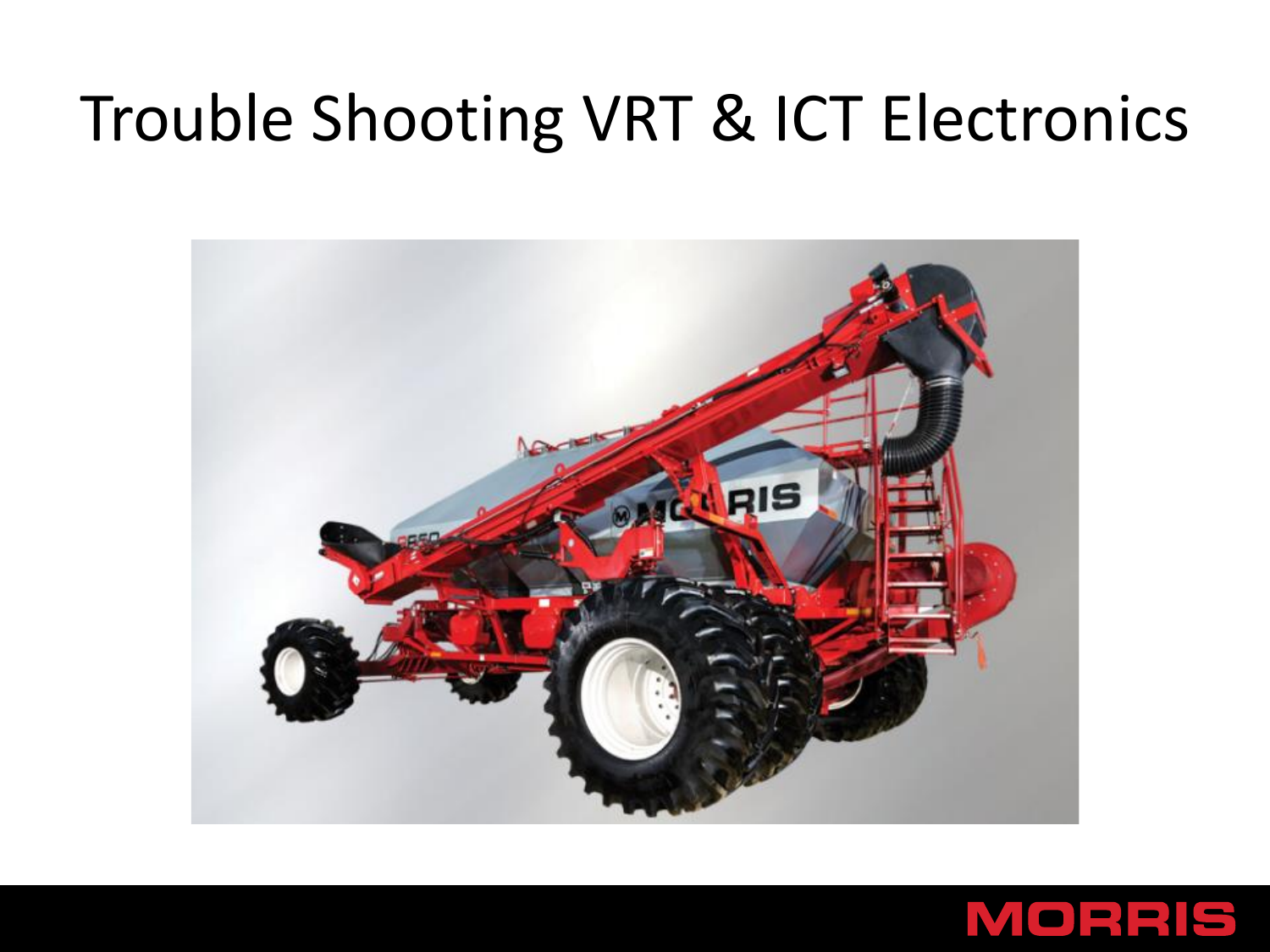#### The X30 or X35 will give a warning when there is a voltage issue or a short in a sensor or harness

The voltage warning will state which ECU is affected CM40 / EM24 (ICT) or older units IB1/MDECU

1. A power cycle of the monitor will need to be preformed to clear the urgent warning after any changes have been made.

2. check all battery /power connections for resistance. Test batteries and clean battery connections.

Unplug all the channels / drives. Up to 4 plugs on the CM40 – perform a power cycle of the monitor.

Channel  $1 =$  tank  $1$ 

Channel  $2 = \text{rank } 2$ 

Channel 3 = tank 3

Channel  $4 = \text{rank } 4$ 

EM24 – see pg. 6 - have up to 40 channels on the first 3 ports,

The tanks can be isolated at the plugs that T off the ICT harness shown on pg. 5



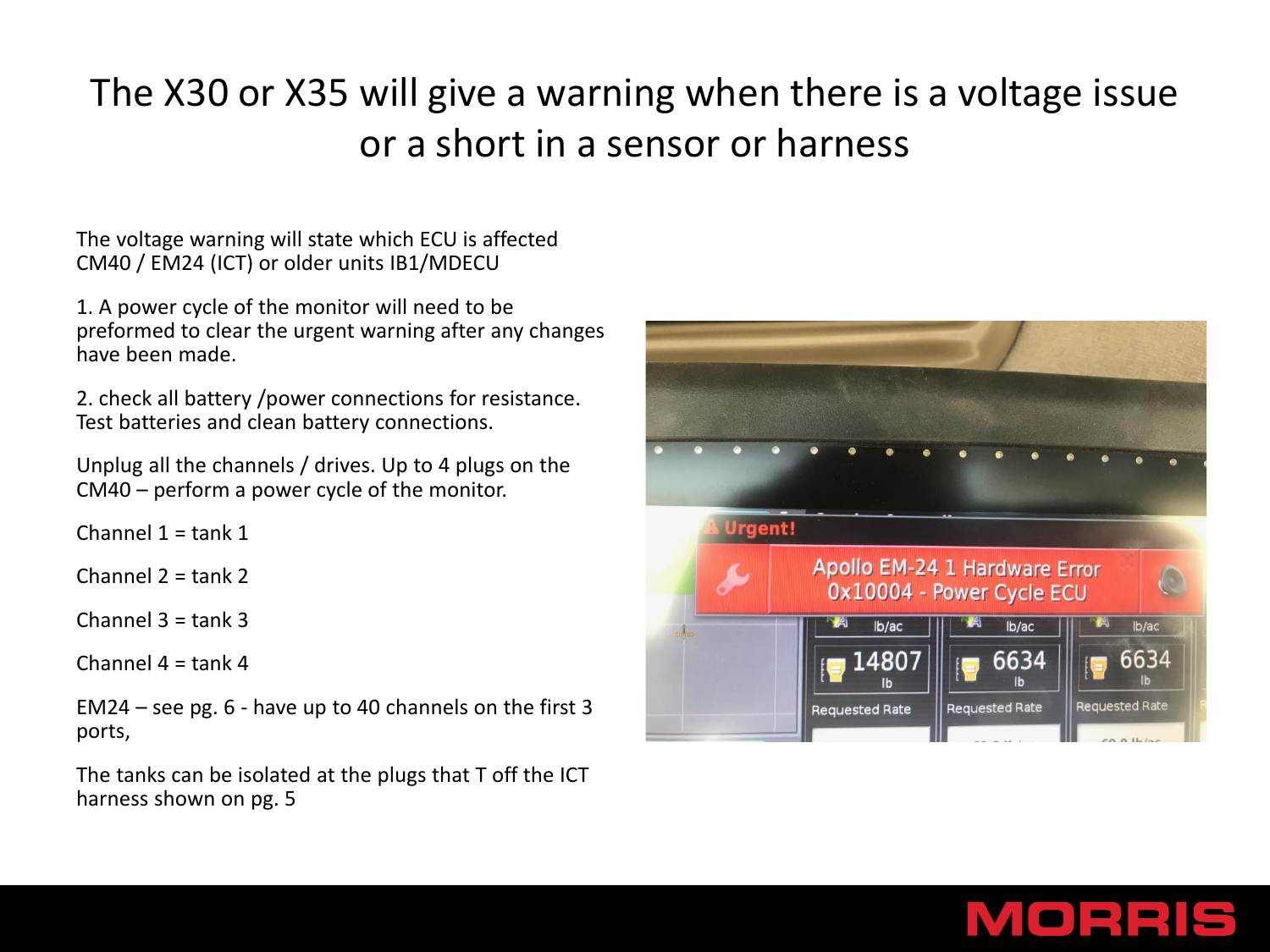The base for all carts is the CM40 driving the transmissions and monitoring shafts and product rate

Connect one drive at a time and check if voltage warning appears. When the voltage warning appears, it will apply to the harness that was just plugged in.

Fan sensors need to be checked also.

Disconnect all the sensors on the affected tank-

CM40 encoder sensor, meter drive shaft & bin level sensor.

EM24 – see pg. 5 - Monitors the ICT meter shafts, actuates the ICT hydraulic block

Unplug the 3 drive ports  $-$  if the warnings go away the EM24 is good.

Reconnect the channel plugs one at a time verifying the status of the warning on the monitor.

ICT meter shafts sensor – 1 sensor on every metering body , ICT valve actuators

Plug in one at a time and checking the monitor for when the voltage warning comes back.

When the voltage warning comes back you just found the sensor with a short… the bad sensor usually has been chewed by a sprocket or a broken wire.

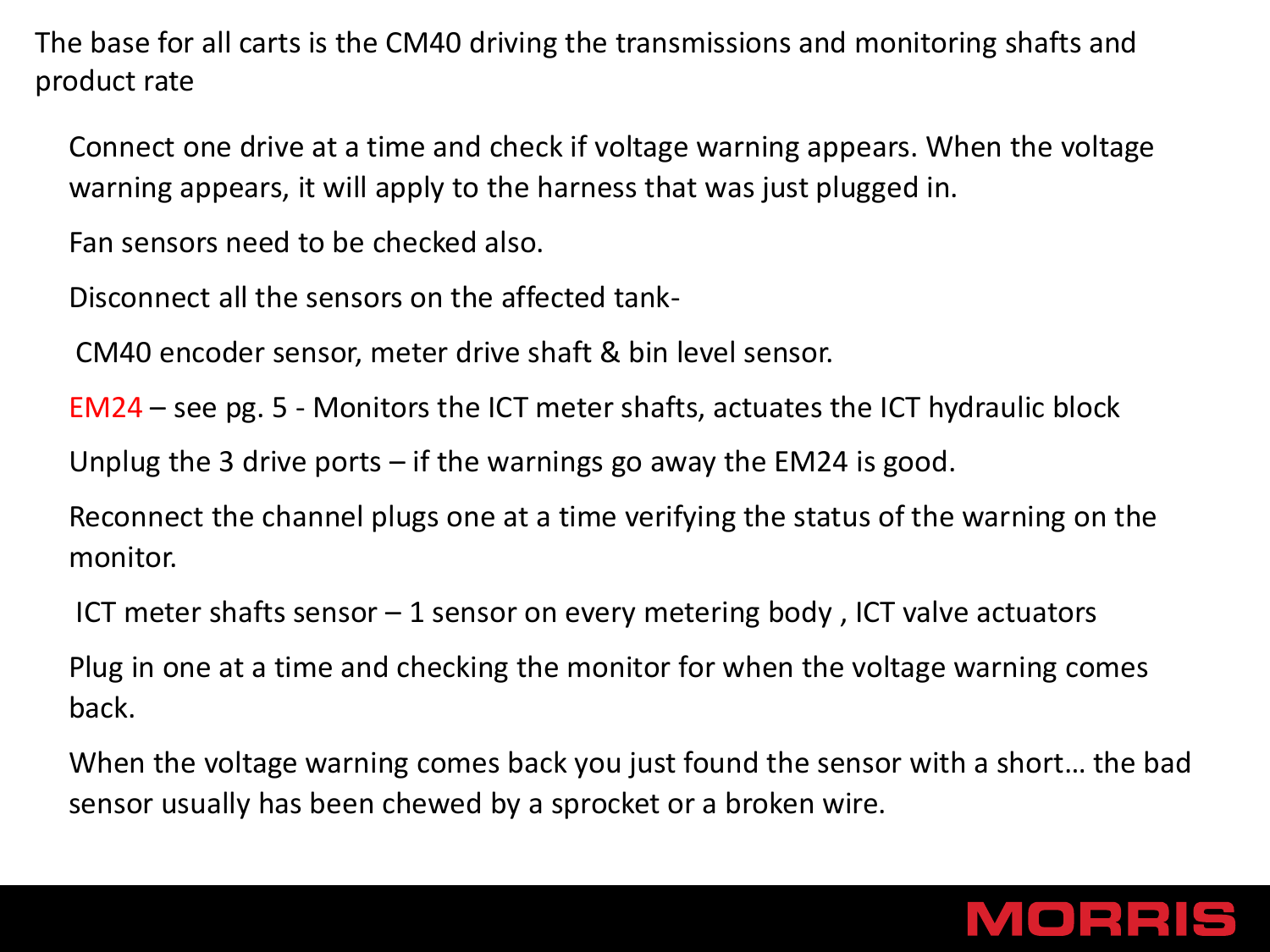# VRT transmission / metering body Meter body driveshaft drive monitoring system



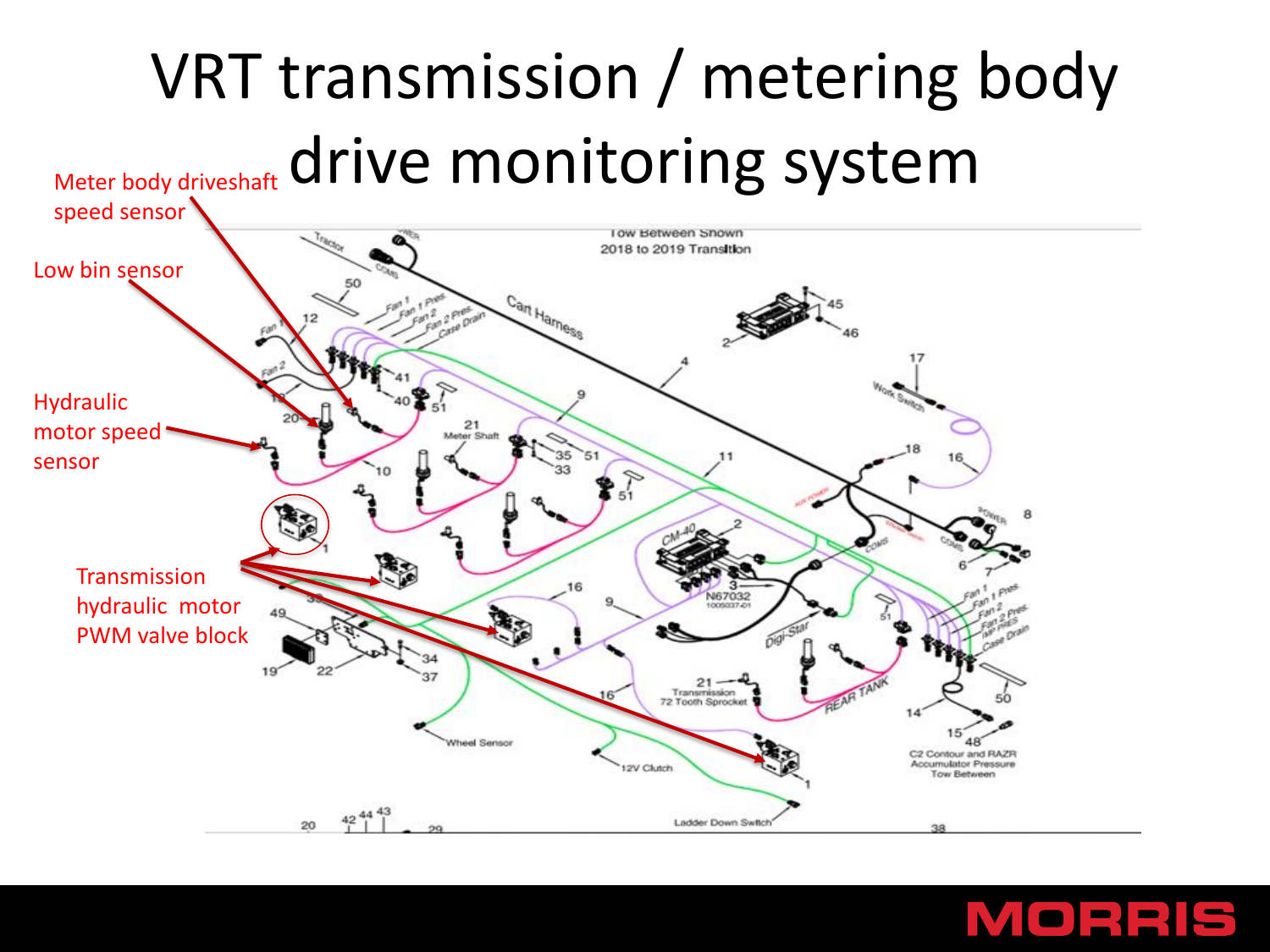## ICT control system



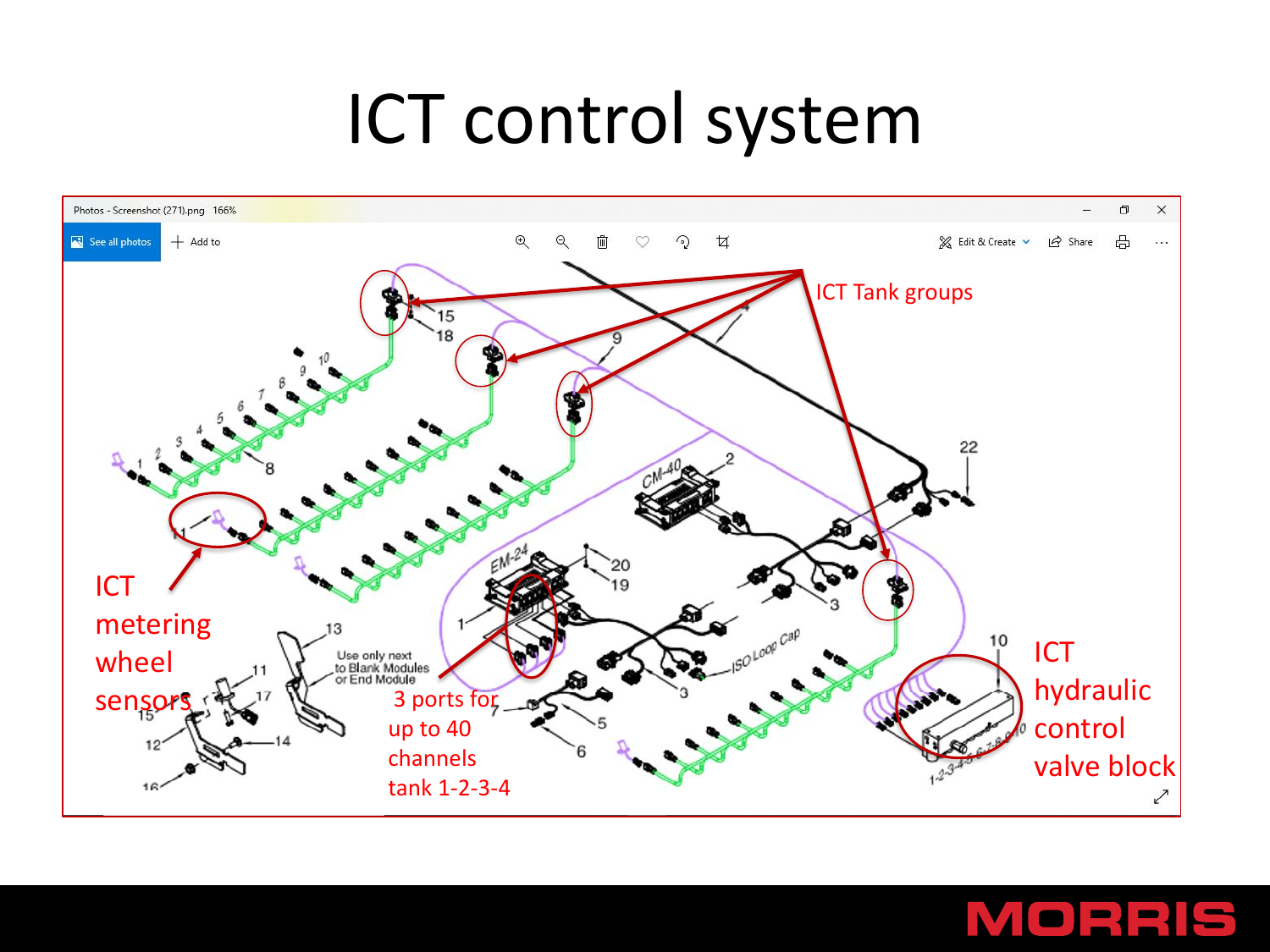#### CM40 EM24



#### MORRIS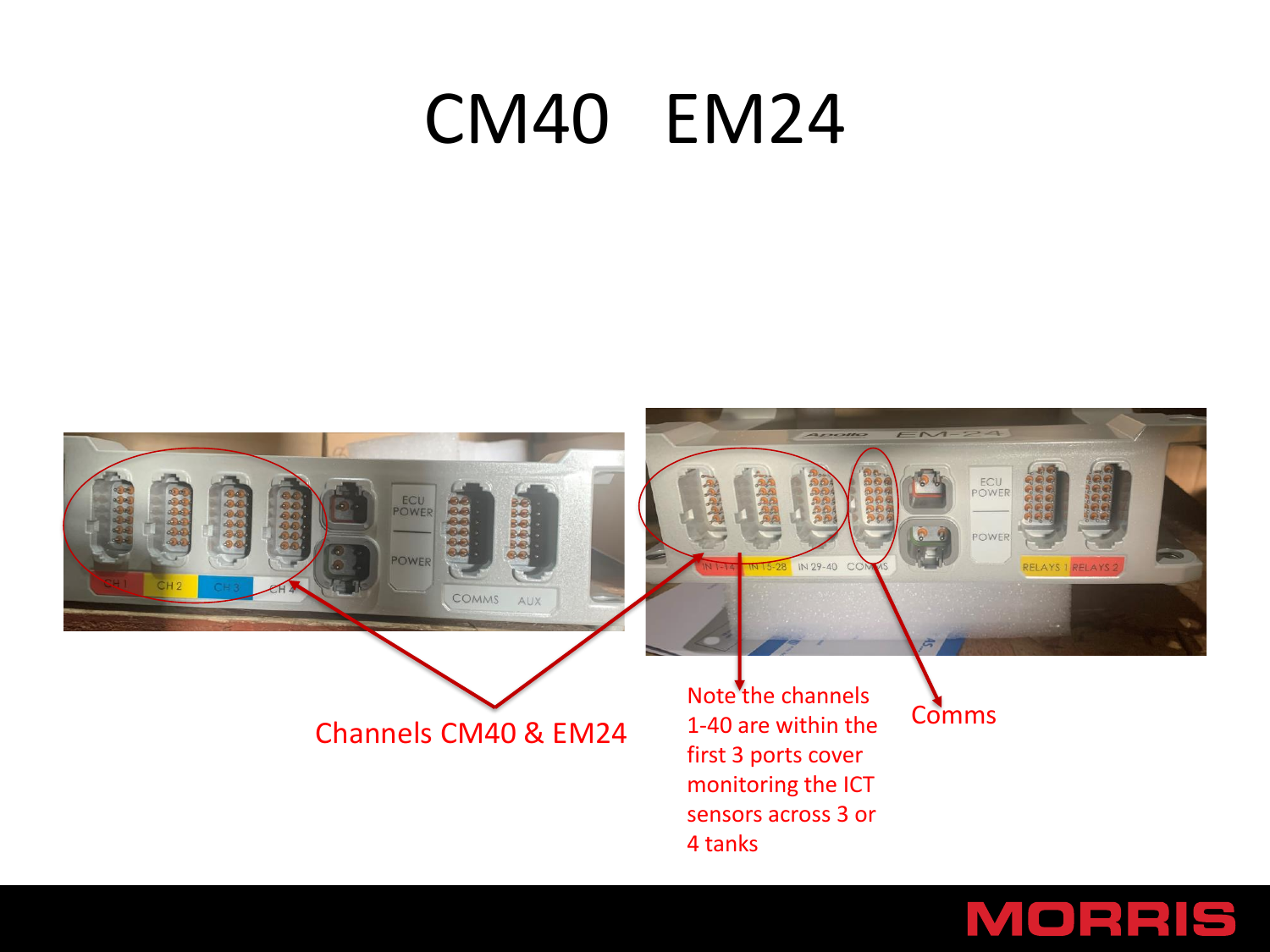## 2015 & Prior Electronic layout





#### MORRIS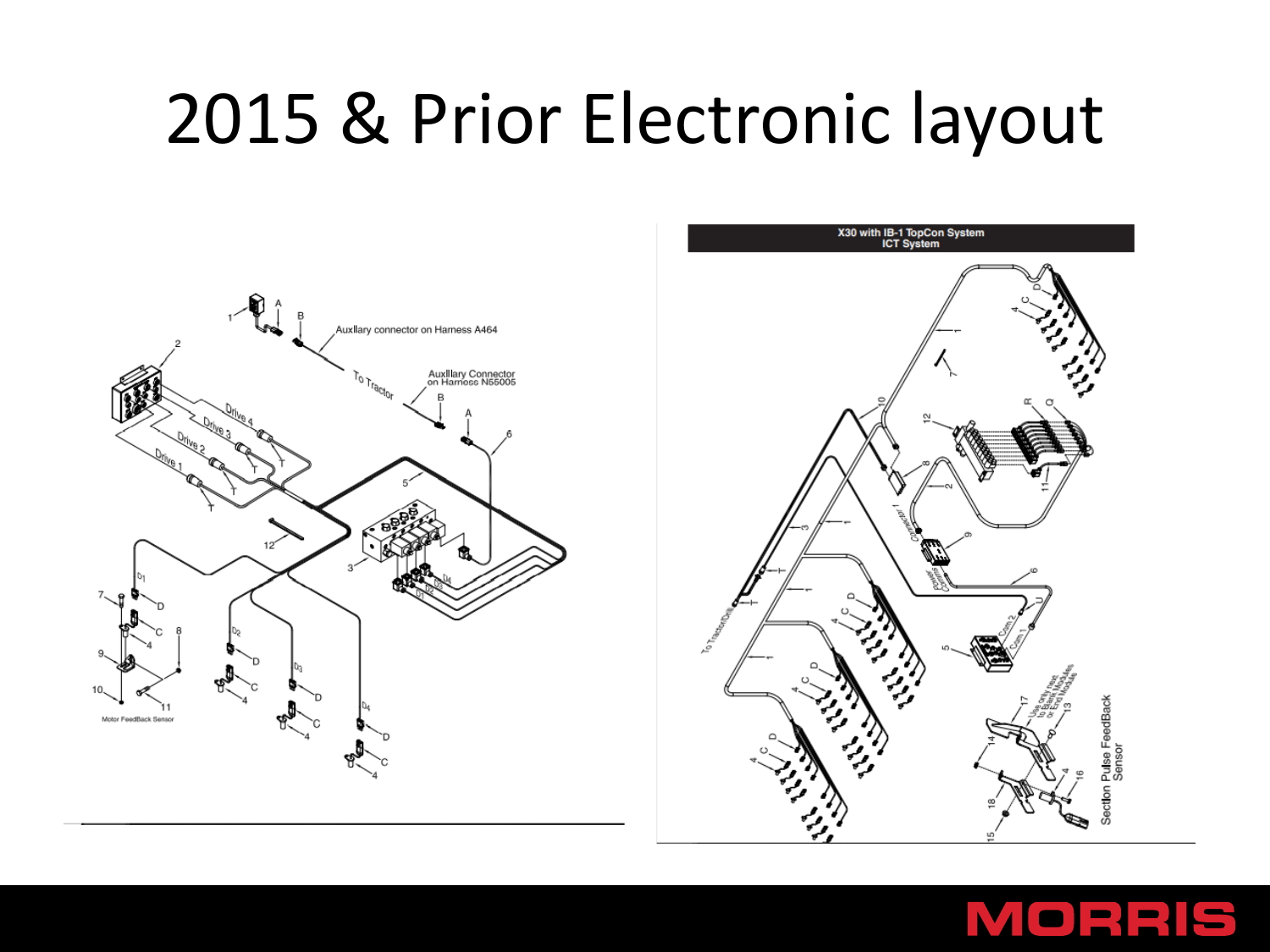## VRT hydraulic motor drive



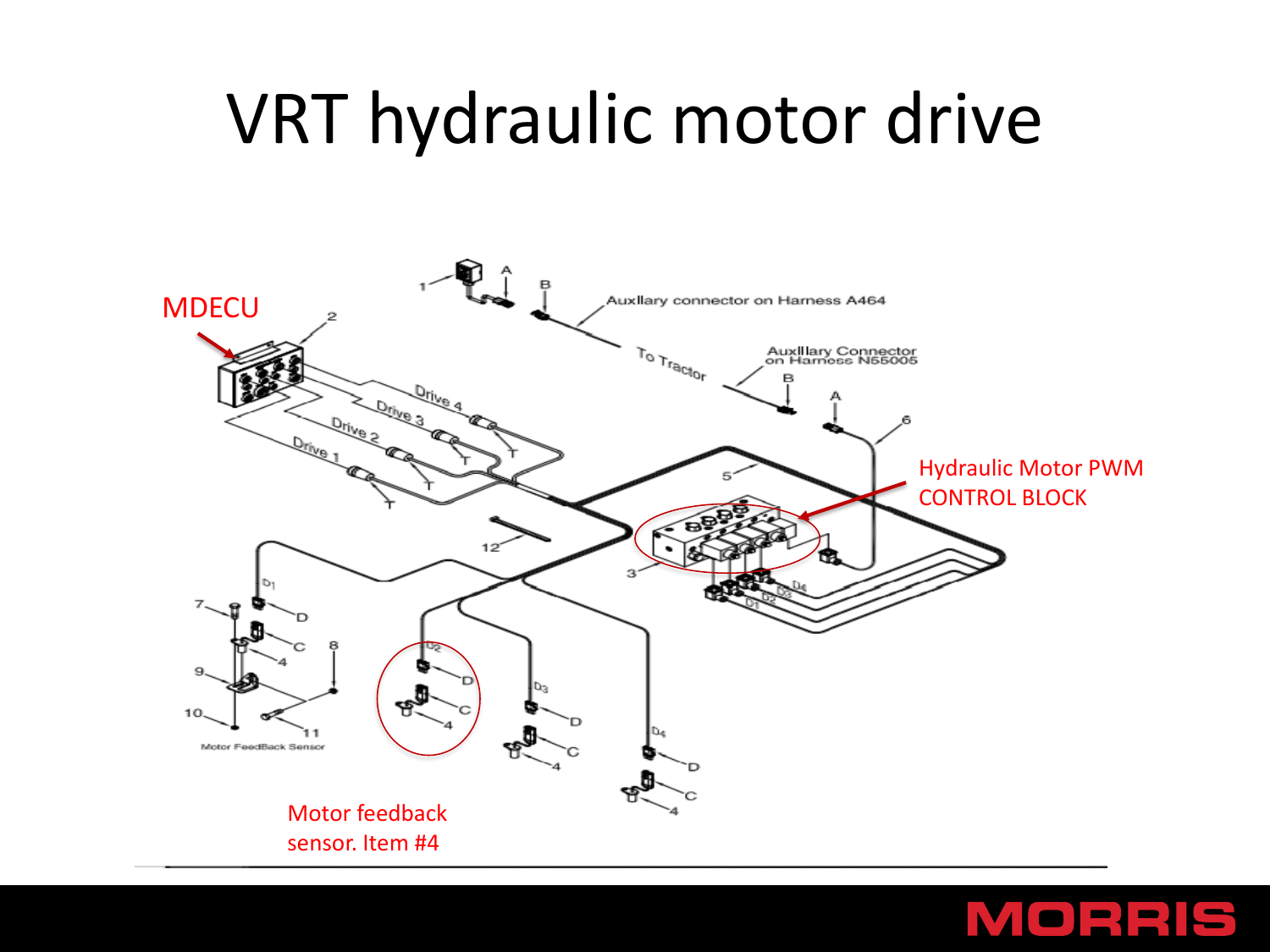### ICT control system



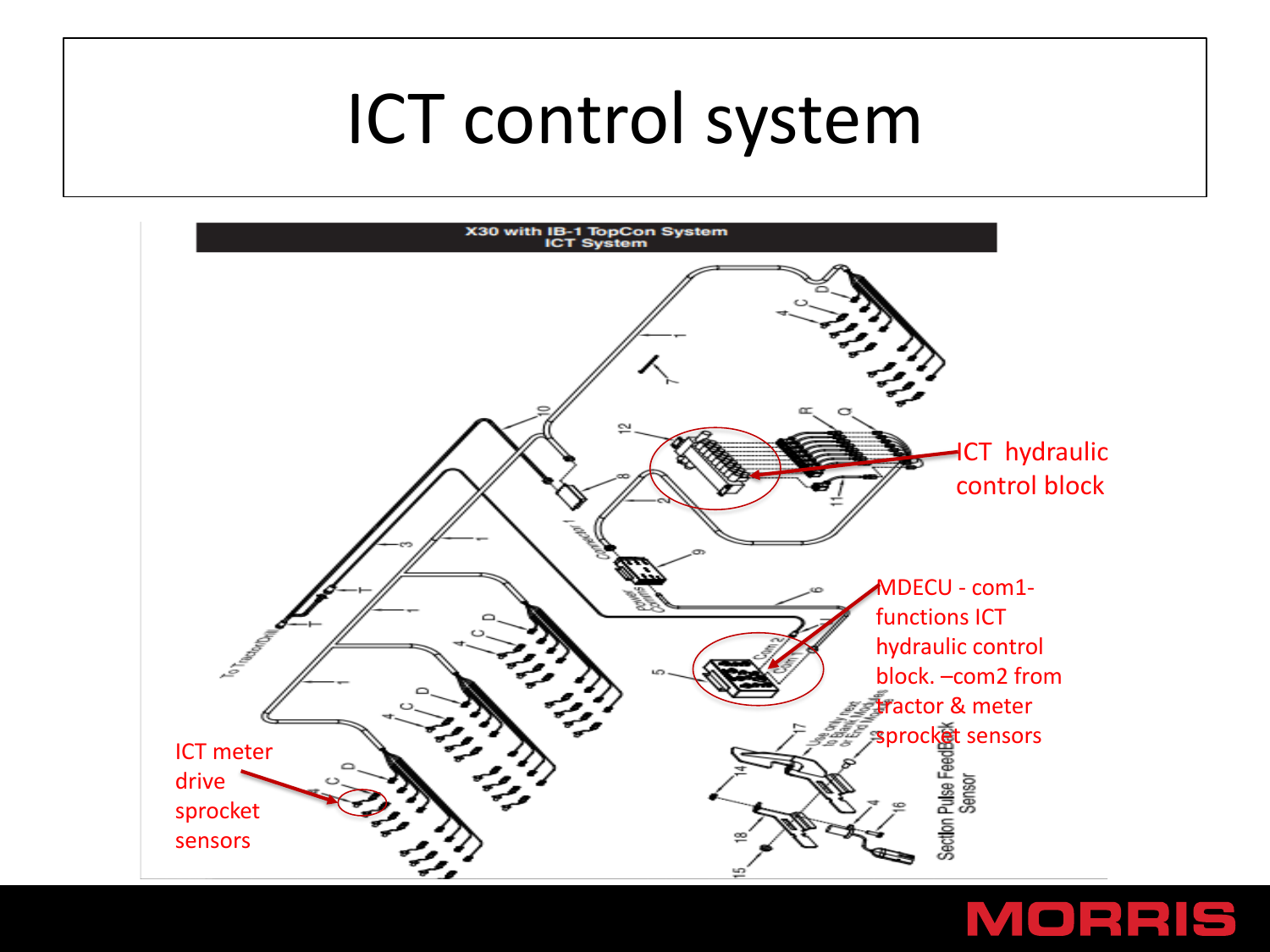### **MDECU**

MDECU DRIVES 1-2-3-4